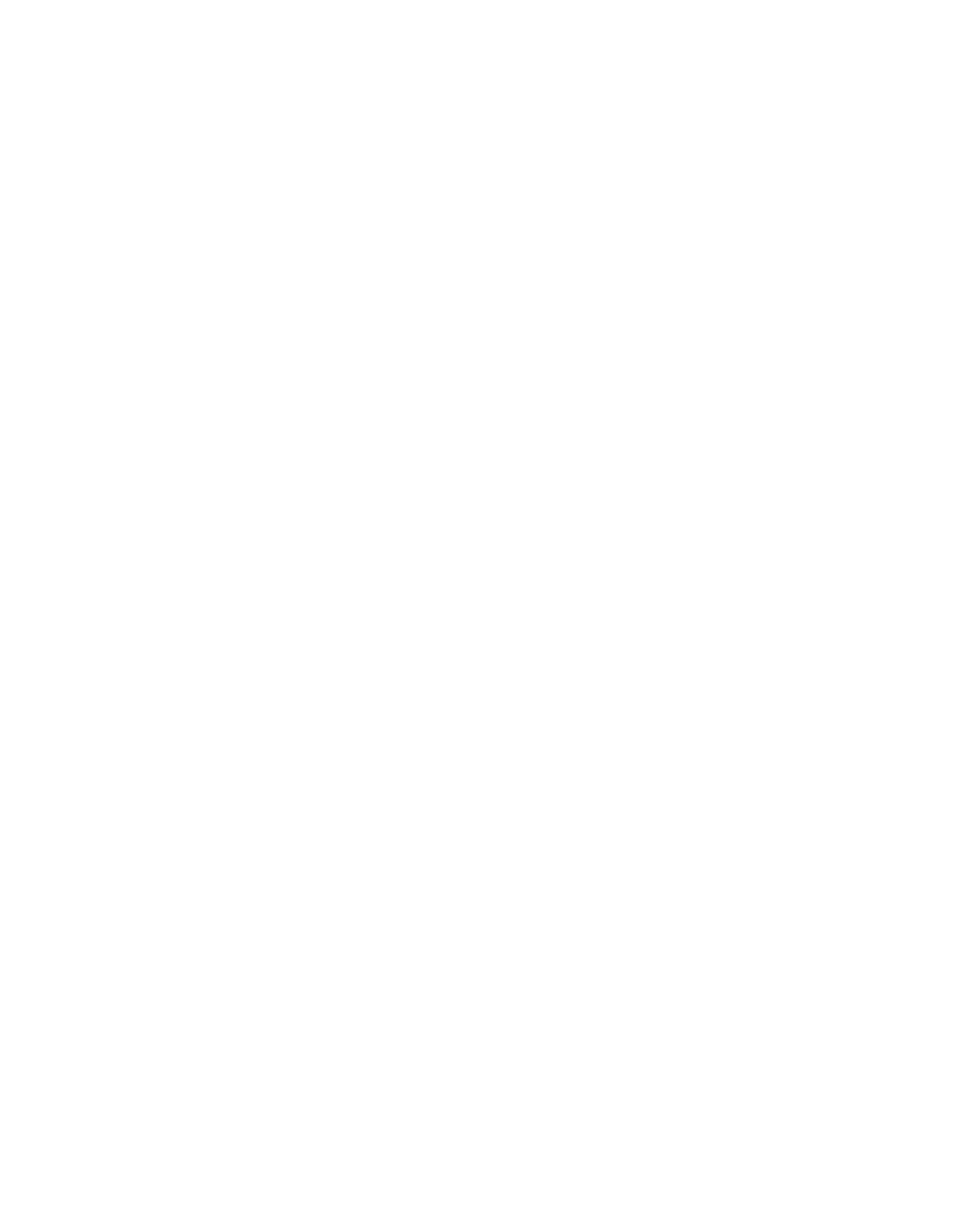### **SECTION 13311 WELDED STEEL TANKS FOR WATER STORAGE**

#### <span id="page-2-0"></span>**PART 1 - GENERAL**

#### <span id="page-2-1"></span>1.01 REQUIREMENT

Under these specifications the Contractor shall be required to design, furnish, deliver, erect, and paint a welded steel tank with a steel roof and concrete foundation ring which includes all appurtenances hereinafter described in these specifications, at the time and within the time as designated in the Notice Inviting Bids of the specification. When reference is made to other than District specifications, the latest revision shall be used. Tank painting shall be accomplished in accordance with District Specification Section 09873/09873.1 unless otherwise specified.

Some work for this tank may or may not be provided by others, depending upon whether the work has been specified in the Special Conditions. Work that may be provided by others includes the following:

> Rough and/or fine grading of tank site. Tank foundation ring. Installation of valve enclosures and special piping. Access roads to the tank site. Paving to and around tank site. Fencing.

The appropriate standard specification section with respect to the above list has been included elsewhere in the contract documents if that work is to be provided by the tank contractor. Details of the intended work is included on the contract drawings.

A. Access Roads. Neither the terms hereof nor anything shown on drawings in connection with the right-of-way provided by the District shall be construed to entitle the Contractor to conduct operations on said right-of-way in violation of any ordinance or regulation restricting interference with water courses and drainage channels, road, alleys, or street until he has obtained permits therefore from the proper authorities.

Nothing herein shall be construed to entitle the Contractor to the exclusive use of any public street or way during performance of the contract work and he shall so conduct his operations as not to interfere unnecessarily with the authorized work of other agencies in such streets and ways.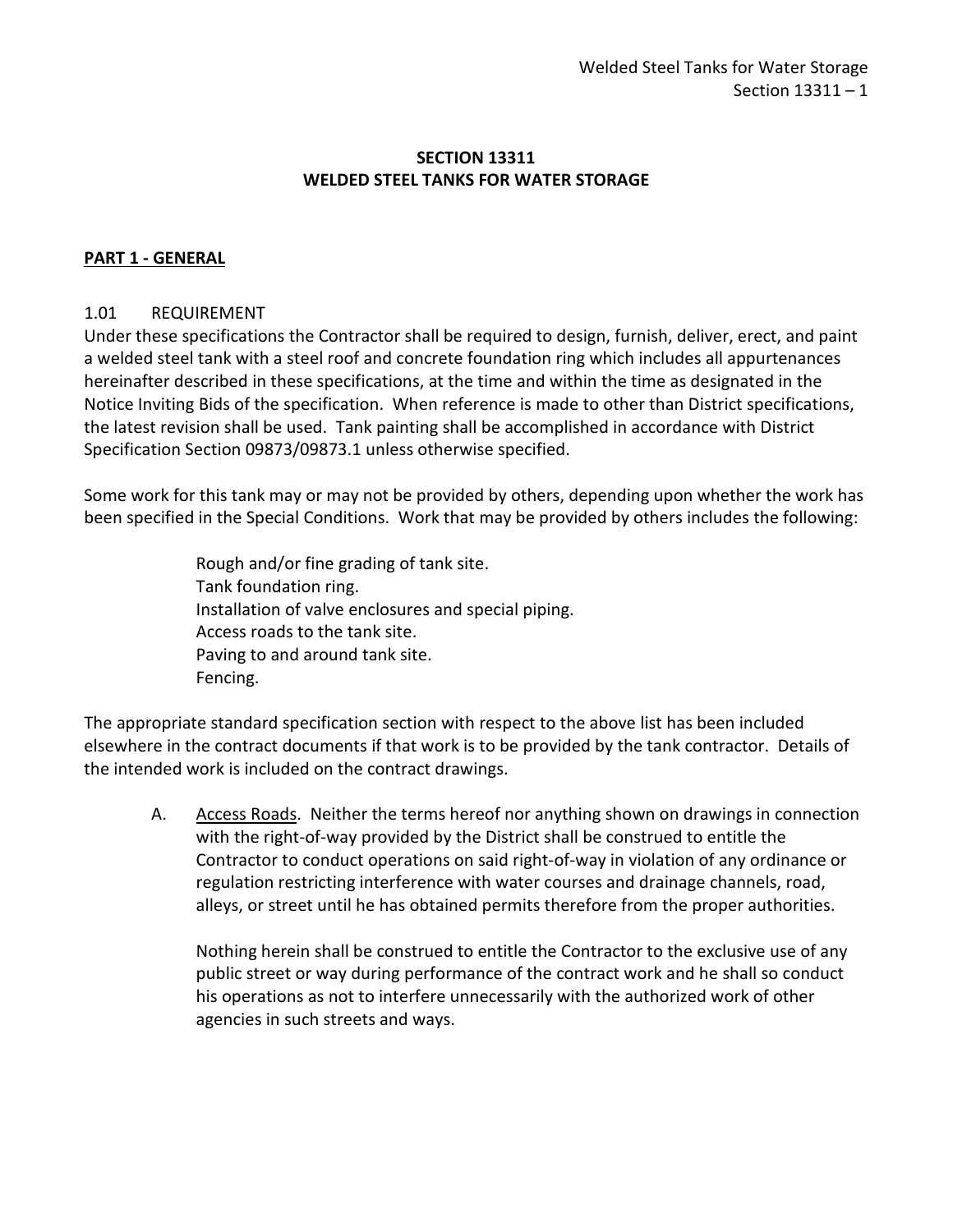# Welded Steel Tanks for Water Storage Section 13311 – 2

- B. Power. The Contractor shall provide at his own expense all necessary power required for his operations under the contract. The Contractor shall provide and maintain in good order such modern plant and power equipment as may be necessary in the opinion of the Engineer to perform in a satisfactory and acceptable manner, and in accordance with the specifications, all the work required of the Contractor.
- C. Construction Area. Sufficient area at the tank site will be provided by the District for storage of materials and operation of equipment.

### <span id="page-3-0"></span>1.02 QUALITY ASSURANCE

- A. Materials. All materials and articles furnished by the Contractor and used for permanent installation in the work shall be new and shall conform to the respective specifications or brands herein designated and in the event the materials are not specified in detail in these specifications, the materials shall conform to the best standard construction practice as determined by the Engineer. All materials furnished shall be subject to rigid inspection and no material shall be used in the work until it has been inspected and accepted by the Engineer.
- B. Lines, Grades, and Measures. All lines and grades will be established by the Engineer and the Contractor shall provide him with such assistance and materials as may be required. The contractor shall carefully preserve all survey stakes and reference points so far as possible. Should any stakes or points be removed or destroyed unnecessarily by any act of the Contractor or his employees, they may be reset at the Contractor's expense.

The Contractor shall inform the Engineer a reasonable length of time in advance of the times and places at which he intends to work in order that lines and grades may be furnished, that inspection may be provided, and that necessary measurements for records and payments may be made with minimum inconvenience.

### <span id="page-3-1"></span>1.03 SUBMITTALS

The Contractor shall furnish certified copies of reports of tests or analyses of any of the materials used in the work and in accordance with applicable specifications for the material as provided in these specifications. All certificates shall be furnished and all tests and analyses required in connection therewith shall be made at the expense of the Contractor.

The Contractor shall furnish to the Engineer, as soon as issued, duplicate copies of all orders placed outside the Contractor's plant for articles or materials to be furnished by the Contractor for incorporation in the work. Said orders in all cases shall carry a notation to the effect that the articles and materials are subject to inspection and acceptance by the District, said inspection to be both during manufacture and after delivery at the site of the work. The Contractor shall also furnish the Engineer with such additional information as reasonably may be required regarding the character of the materials and the progress of their procurement.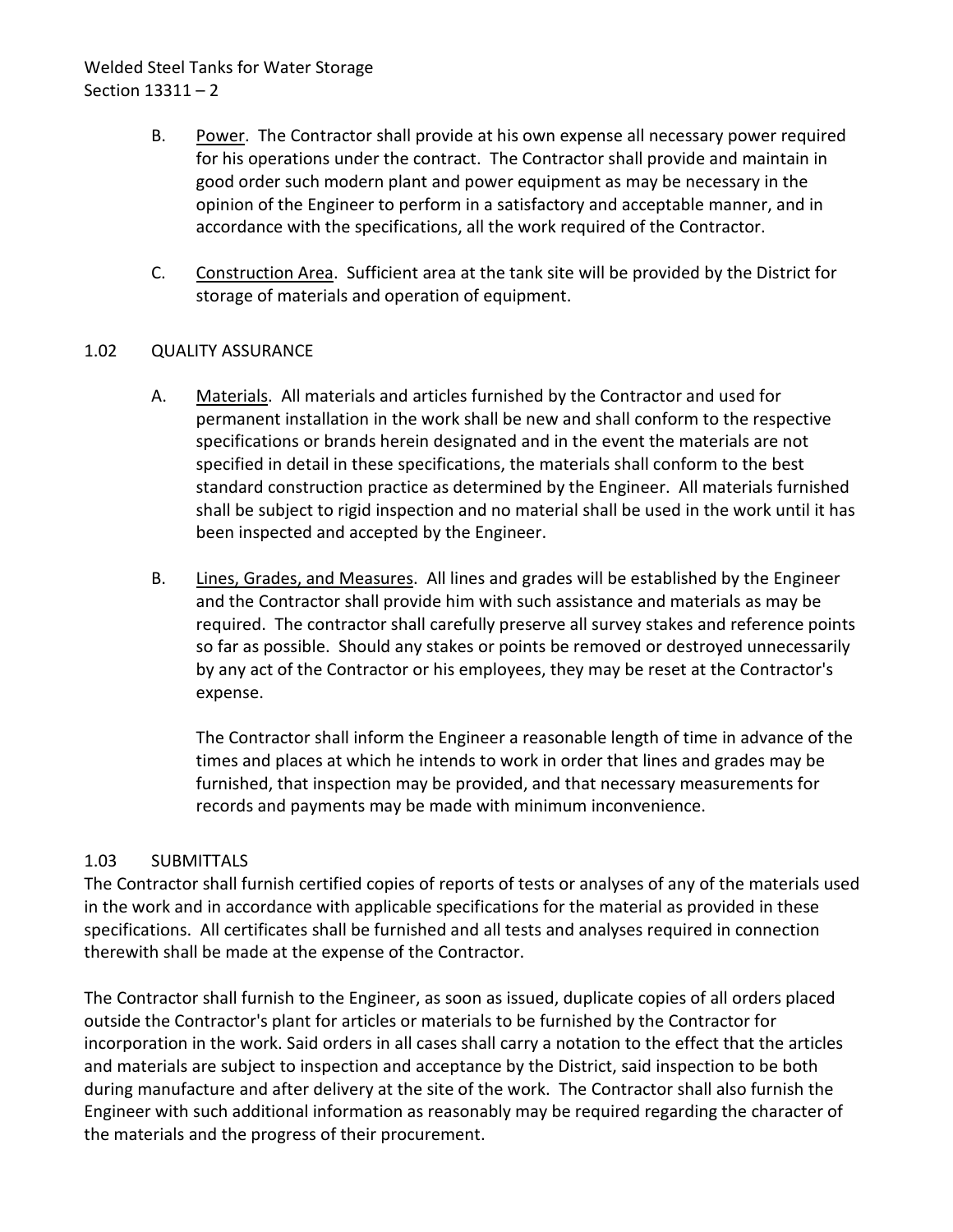After award of the contract and prior to any construction, the Contractor shall furnish a complete set of design drawings (including fabrication and shop drawings) that shows the tank configuration on the site which Contractor proposes to erect, including tank diameter, height, and roof type. The Contractor shall furnish the required drawings of the tank foundation for construction, and all fabrication drawings of the tank and appurtenances, and all equipment data, for approval by the Engineer. Design calculations for the tank foundation, the tank, shell, tank roof, interior tank structural system, tank overflow, tank vent, and all related tank appurtenances shall also be submitted for approval. The tank overflow shall be designed for the flow as shown on the contract drawings, as specified in the Special Conditions, or as required by the Engineer to accommodate the tank inlet line capacity.

#### <span id="page-4-0"></span>1.04 JOB CONDITIONS

- A. Contractor's Equipment. The Contractor shall provide such modern equipment as may be necessary in the opinion of the Engineer to perform in a satisfactory and acceptable manner, and in accordance with the specifications, all the work required of the Contractor.
- B. Dust Abatement. The Contractor shall furnish all labor, equipment, and means required and shall carry out protective measures wherever as often as necessary to prevent his operations from producing dust in amounts damaging to property or causing nuisance. The Contractor shall be responsible for any damage resulting from dust originating from his operations. The dust abatement measures shall be continued until all required construction is completed or until the Contractor has completed arrangements with the proper authorities whereby he is relieved of further responsibility. All compensation to be received for dust abatement shall be included in the prices named for appropriate items of the bidding sheet.

#### <span id="page-4-1"></span>1.05 PAYMENT

- A. Measurement for Payment. Quantities for furnishing all materials and erecting welded steel tanks as shown on the contract drawings, as described on the bidding sheet, and specified herein, will be measured in place on the basis of furnishing, delivery, and erection of each completed tank including steel plate, accessories, miscellaneous metalwork, protective coatings, and other miscellaneous items required for the completed structure as described herein.
- B. Payment. Payment for quantities of completed tanks measured as stated above and accepted, will be paid for on a lump sum basis at the bid prices as stated herein, which prices shall constitute full compensation for furnishing and delivery of all labor, equipment, tools, materials, and manufactured items necessary to complete the described work in place.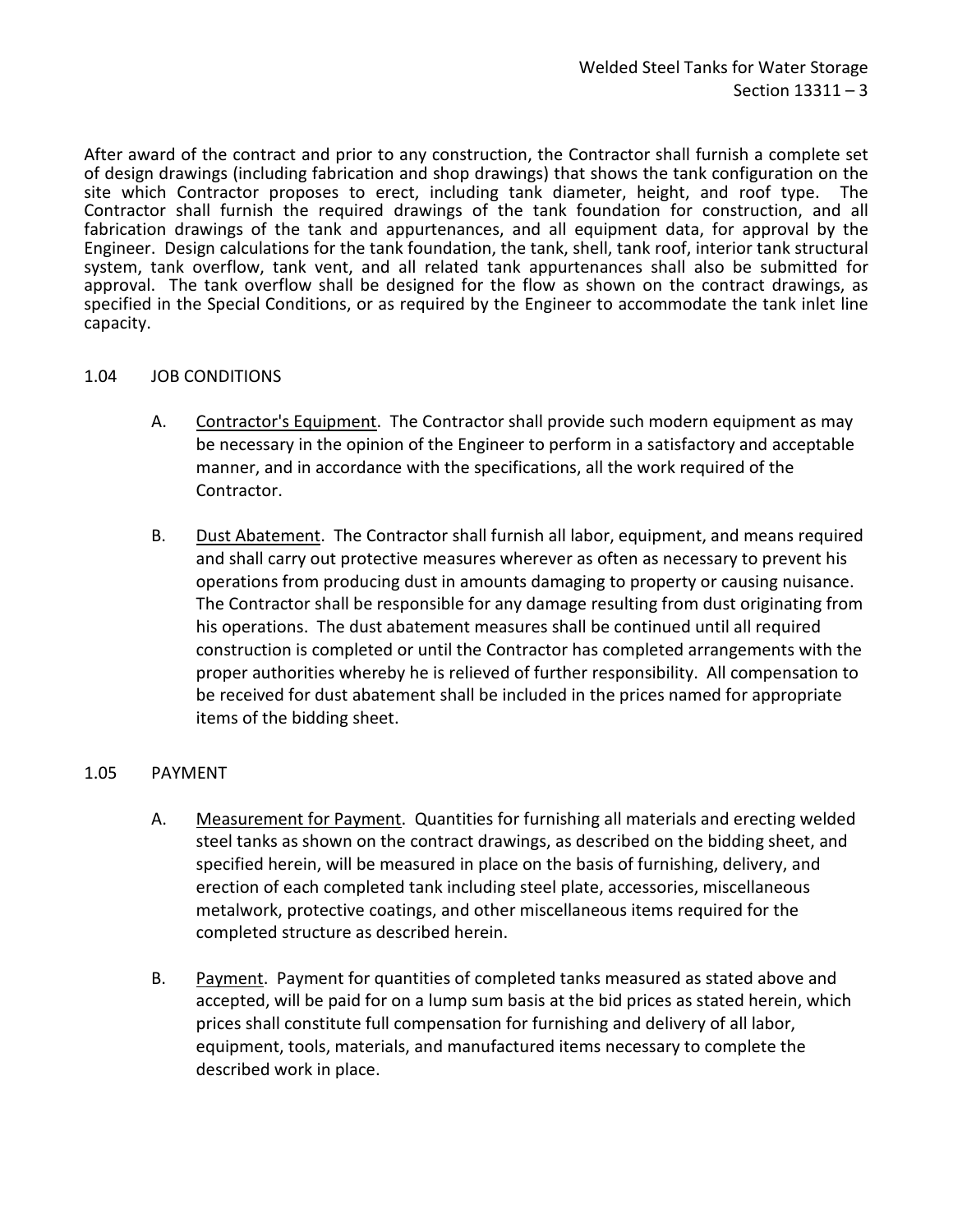Welded Steel Tanks for Water Storage Section 13311 – 4

#### <span id="page-5-0"></span>1.06 GUARANTEE

The Contractor hereby guarantees that the entire work constructed by him under the contract will fully meet all requirements thereof as to quality of workmanship and of materials furnished by him. Since inspection is between 11 and 23 months, a two (2) year warranty is appropriate. The contractor hereby agrees to make at his own expense any repairs or replacements made necessary by defective materials or workmanship supplied by him in the tank coating work which has become evident within two (2) years after the Notice of Acceptance of the work is filed, and to restore to full compliance with the requirements of these specifications any part of the welded steel water storage tank and appurtenant works which during said two (2) year period is found to be deficient with respect to any provisions of this specification. The Contractor shall make all repairs and replacements promptly, upon receipt of the written orders for same from the Engineer. If the Contractor fails to make the repairs and replacements promptly, the District may do the work and the Contractor and his Surety shall be liable to the District of the cost thereof. The warranty period for coating and painting is prescribed in Standard Specification Section 09873/09873.1

# <span id="page-5-1"></span>**PART 2 - PRODUCTS**

# <span id="page-5-2"></span>2.01 TANK FOUNDATION RING

Unless specified otherwise, the Contractor shall design and construct the tank foundation ring to meet the requirements of these specifications, the soils report and the geologist report. The tank foundation ring shall be a minimum of 3 feet in width with a minimum of 1½ feet outside the tank shell and shall extend a minimum of 18-inches below grade.

The ringwall shall be fitted with 1-inch PVC weep holes and crack control joints at 15 feet on centers. A  $\frac{1}{2}$  inch cane fiber pad shall be placed between the ringwall and tank floor surface.

A 6-inch layer of 1/2" clean crushed rock shall be place under tank within the confines of the ringwall. A sample of the rock shall be submitted for approval ten (10) days prior to the delivery date.

### <span id="page-5-3"></span>2.02 TANK

The materials, design, fabrication, erection, and testing of the welded steel tank shall be in accordance with the latest revision of AWWA D-100, and/or AWWA D-100 Appendix C. The tank shall be designed for seismic loading in accordance with AWWA D-100, unless greater value is specified in the Special Conditions. Steel plate shall be in accordance with Table C-1, Appendix C. The tank roof support shall be of steel beams, and column(s) of steel pipe. Vent(s) shall be permitted only in the roof except as required in these detailed provisions.

The tank shall be of height and minimum net storage capacity as shown on the contract drawings. A one (1)-foot encroachment into the knuckle of the roof is permitted for storage capacity. It is the intention in these specifications to afford the District the opportunity of utilizing Contractor's standard size tanks. In providing the required storage capacity, storage below the inlet-outlet pipe extension must be disregarded.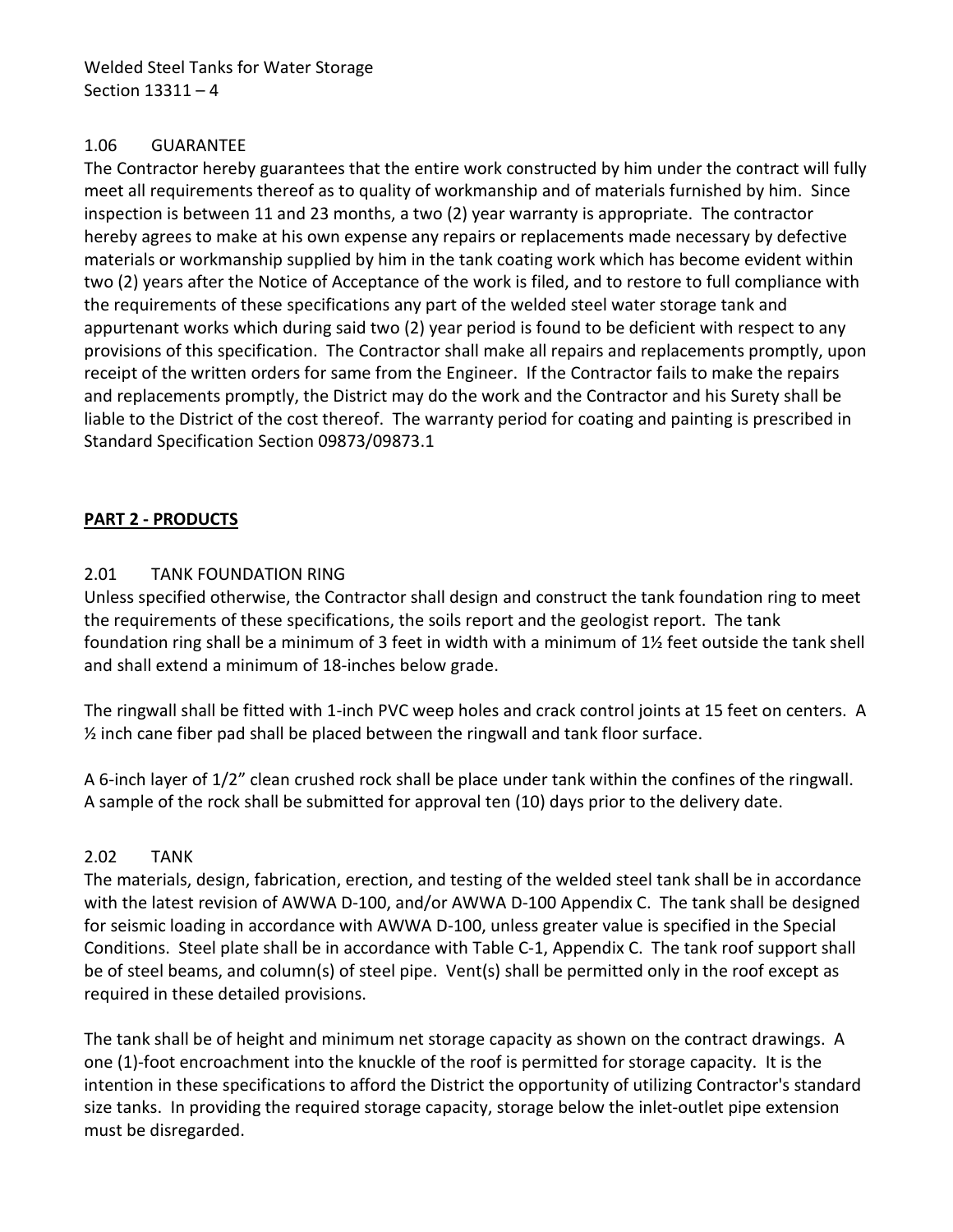#### <span id="page-6-0"></span>2.03 ACCESSORIES

The following items shall be furnished with each tank and fabricated in accordance with the applicable sections of the latest revision of the specifications stated herein:

- A. Shell Manhole. Hinged 30" diameter per AWWA Spec. D-100.
- B. Flush-Cleanout. 48"x48" as shown on the construction drawings.
- C. Overflow. As per District drawings. Minimum design capacity for the overflow shall be as shown on the contract drawings or as specified in the Special Conditions.
- D. Stairway to Roof. As per OSHA standards, extending from top of tank to the ground with 1:1 maximum slope and slip resistant treads. Stairway shall be painted in accordance with exterior tank coating specifications and shall be fitted with an anticlimb barrier at the 10 foot level.
- E. Inside Tank Ladder. Per District Standard Drawing A-415, extending 8-inches from bottom of tank to the roof with stainless steel center safety rail for harness attachment. The safety rail shall be secured to ladder with all stainless steel hardware and fasteners, but shall be cathodically isolated from ladder using dielectric isolation film suitable for submergence. One complete safety belt assembly shall be supplied to the District with each tank having the safety climb rail feature. All rungs of the ladder shall have full welds on both sides of the rails.
- F. Roof Hatch and Access Platform. As per AWWA Spec. D-100 and District Standard Drawings B-979 and B-984.
- G. Roof Vent. A circular-shaped roof vent shall be located at the center of the roof of the tank in accordance with AWWA D-100, Section 7.7. The vent opening shall have a capacity to pass air at a rate so that water entering or leaving the tank will not develop excessive pressure. The vent opening shall be screened to protect against insects. The screen shall be made of 16 x 18 mesh fiberglass wire cloth and secured to the vent structure by tensioned stainless steel bands. The screen shall not be mounted until after the final tank coatings have been applied.
- <span id="page-6-1"></span>H. Tank Inlet-Outlet. As shown on the contract drawings; it shall be designed to not only support the weight of AWWA C-504 Butterfly Valve and its hydraulic operator, but also to allow for the valve to move with the tank shell and prevent tank shell rupturing during seismic movement of the tank shell. Shell reinforcement surrounding the inletoutlet nozzle shall also provide for thrust towards the tank due to hydrostatic test pressure of no less than 50 p.s.i. exerted against the inlet-outlet butterfly valve.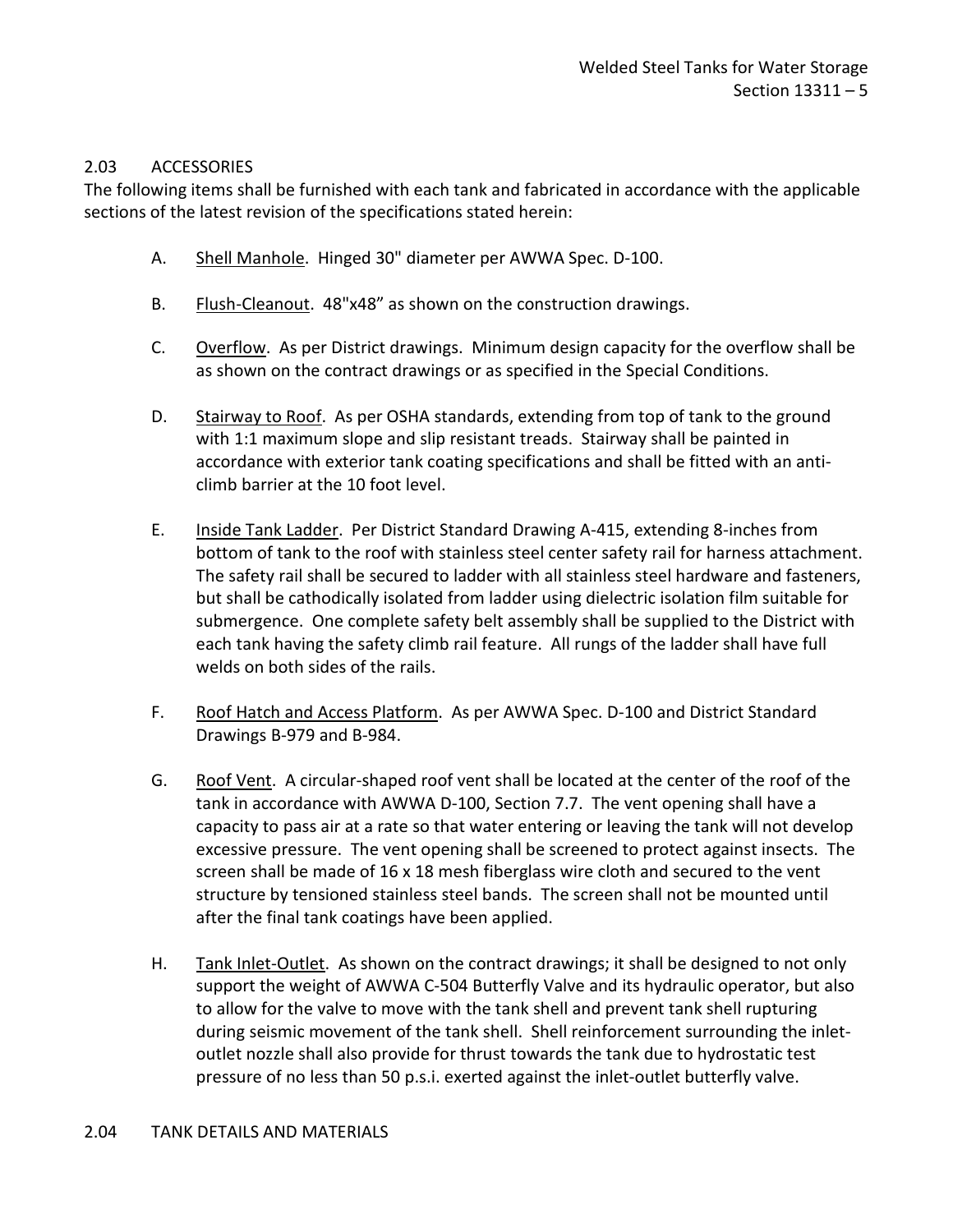- A. The design metal temperature shall be 20° F.
- B. The shell plate shall not underrun the calculated thickness of the course in question.
- C. Manual arc-welding electrodes shall conform to the latest requirements of AWS-ASTM Spec. No. 233 or 316, whichever is applicable and shall be suitable for the electric characteristics, the position of welding, and other conditions of intended use.
- D. Reinforcing plates or insert reinforcement of penetrations shall be of the same material as the shell plate to which they are attached.
- E. All permanent attachments welded to shell plates, regardless of size, shall be of material having an allowable design stress not lower than the calculated shell stress at the level of attachment.
- F. The material for the stairway, platforms, safety cage, floor plates, roof plates, and roof accessories shall conform to ASTM Designation A-36.
- G. In no case shall the shell thickness of a lower course be thinner than the course above it.

### <span id="page-7-0"></span>**PART 3 - EXECUTION**

#### <span id="page-7-1"></span>3.01 COMPLIANCE WITH REGULATIONS

The Contractor shall familiarize himself and comply with all applicable state, county, and municipal rules and regulations pertaining to sanitation, fire protection, barriers, warning lights and signs, and with forced-ventilation requirements for coatings application and curing.

#### <span id="page-7-2"></span>3.02 TANK ERECTION

The tank and foundation ring specified under "PART 2 - PRODUCTS" shall be erected in accordance with the provisions of the AWWA Specification recited in Article 2.02 of this specification, the Special Conditions, the Contract Drawings, and approved submittals.

Cane-fiber joint filler meeting the requirements of ASTM D-1751 shall be placed between the tank floor and the concrete ringwall (see AWWA D-100 Section 12.6.1.1b). The tolerances for the ringwall shall be in accordance with Section 12.6.2 of AWWA specifications.

#### <span id="page-7-3"></span>3.03 VACUUM TESTING

After erection of the tank but before leak testing and disinfection, all joints in the tank bottom shall be vacuum tested per the procedures outlined in AWWA D-100.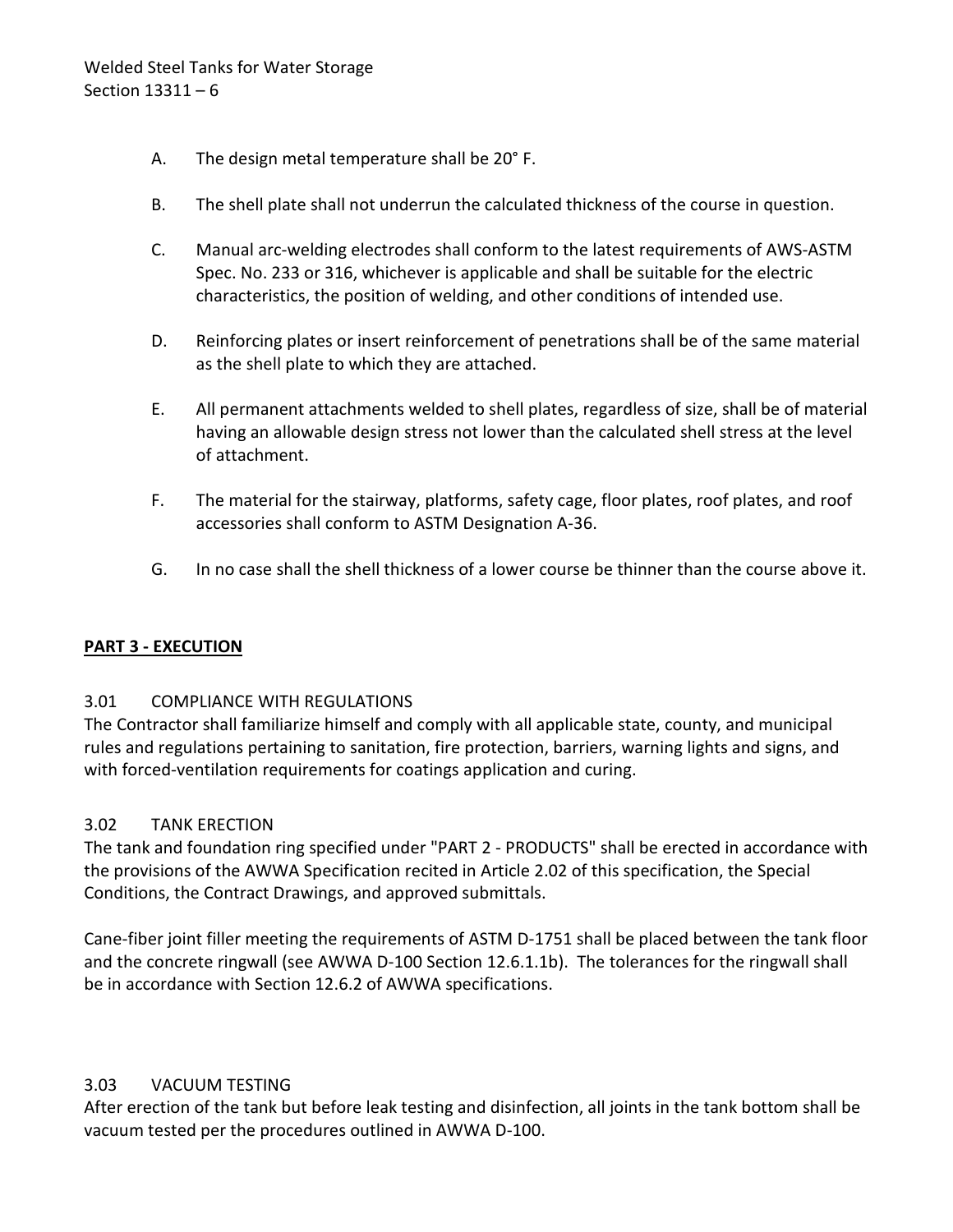### <span id="page-8-0"></span>3.04 LEAK TESTING

After erection of the tank but before leak testing and disinfection, all joints in the tank bottom shall be vacuum tested per the procedures outlined in AWWA D-100.3.04. Following the manufacturer's recommended period of curing for the interior coating, the tank shall be washed and disinfected. The tank shall then be filled and checked for leakage. For District contracts, water will be supplied by the District.

# <span id="page-8-1"></span>3.05 SECURITY

The Contractor shall be responsible for the security of the construction site until the project is complete. All temporary fences, security guards, or other security measures are the responsibility of the Contractor.

### <span id="page-8-2"></span>3.06 TOXIC MATERIALS

Toxic materials including lead, chromates, and mercury are not permitted. Any materials or coatings containing carcinogens or toxins that require special hazardous waste treatment or disposal are not to be used.

# <span id="page-8-3"></span>3.07 CLEANING UP DURING CONSTRUCTION

The Contractor shall keep the premises occupied by him in a neat and clean condition, and free from unsightly accumulation of rubbish. Upon completion of the work and before the final estimate is submitted, the Contractor shall, at his own cost and expense, satisfactorily dispose of or remove from the vicinity of the work all plants, buildings, rubbish, unused materials, concrete forms, and other equipment and materials belonging to him or used under his direction during the construction, and in the event of his failure to do so, the same may be removed and disposed of by the District at the Contractor's expense.

Fences on the right-of-way shall be removed by the Contractor where necessary for the performance of the work and where required shall be rebuilt in as good condition as found. Where designated, fences shall be maintained until the work is completed or their removal is authorized. Where the Contractor removes existing fences to facilitate the work, temporary fence protection for lands adjacent to the right-of-way shall be provided at all times during the continuation of the contract. Such temporary fence protection shall be adequate to prevent livestock from straying from or onto adjacent lands and shall be constructed complete with gates and/or cattle guards. The cost of all work described in this paragraph shall be included in the prices bid for other items of work.

### **END OF SECTION 13311**